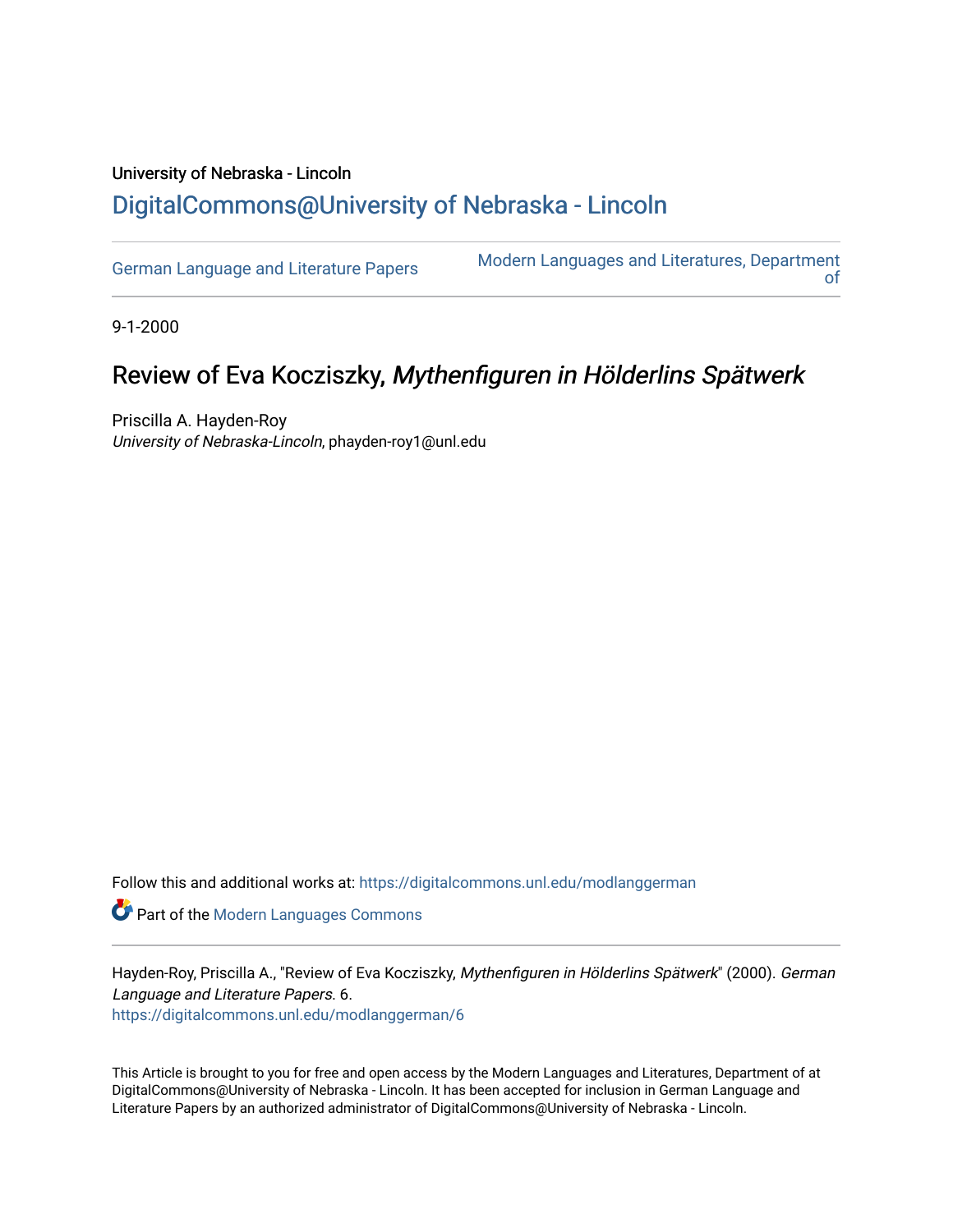### Published in *The German Quarterly 73 (2000)*, pp. 316-318.

http://germanquarterly.aatg.org/

Published by the American Association of Teachers of German (AATG), 112 Haddontowne Ct. #104, Cherry Hill, NJ 08034-3668 USA.

Copyright © 2000 American Association of Teachers of German.

Used by permission.

## **Kocziszky, Eva.** *Mythenfi guren in Hölderlins Spätwerk.* Königshausen & Neumann, 1997. 161pp. DM 38.00 paperback.

Kocziszky attempts to explicate the function of the Greek myths in Hölderlin's late writings, primarily the annotations to his translations of Sophocles's *Oedipus* and Antigone. She interprets these myths broadly, and in her discussions explores the figures of the centaur (here her textual basis is "Das Belebende," Hölderlin's translation and commentary of one of the Pindaric fragments), Oedipus, Antigone, Danae, and the "Muse," Greece itself, as tragic figures whose significance emerges as one considers their relationship to the poetological, historical, political, and also profoundly personal concerns expressed in Hölderlin's work. Following Jean LaPlanche's observation that poetry and disease share a common discourse in Hölderlin's work, she is interested in elucidating those paradoxical points of simultaneous creativity and destructiveness in the poet's writings, in order to speak, provocatively, of the "intellectual failure" (*denkerisches Scheitern*) of Hölderlin's poetic enterprise (8–9, 152–54).

The centerpiece of her study, the discussion of Oedipus, Antigone and Danae, takes its theoretical point of departure in the essays Hölderlin wrote during his first stay in Homburg, specifically the fragment "Über Religion." The "Gott der Mythe," which Hölderlin discusses here as the dialectical synthesis of intellectual and historical relationships, constitutes, Kocziszky maintains, the "philosophical sense of the tragic occurrence," which is Hölderlin's chief concern in his Sophocles annota- tions (32). Moreover, Kocziszky finds that Hölderlin's discussion here of the *homo religiosus* (one who lifts himself above necessity to an infinite relationship with his "sphere") also bears importantly on the Sophocles annotations. But this elevation becomes increasingly problematic, indeed tragic, in the later context: Oedipus interprets the oracle "*zu* unendlich," making himself the "nefas" and